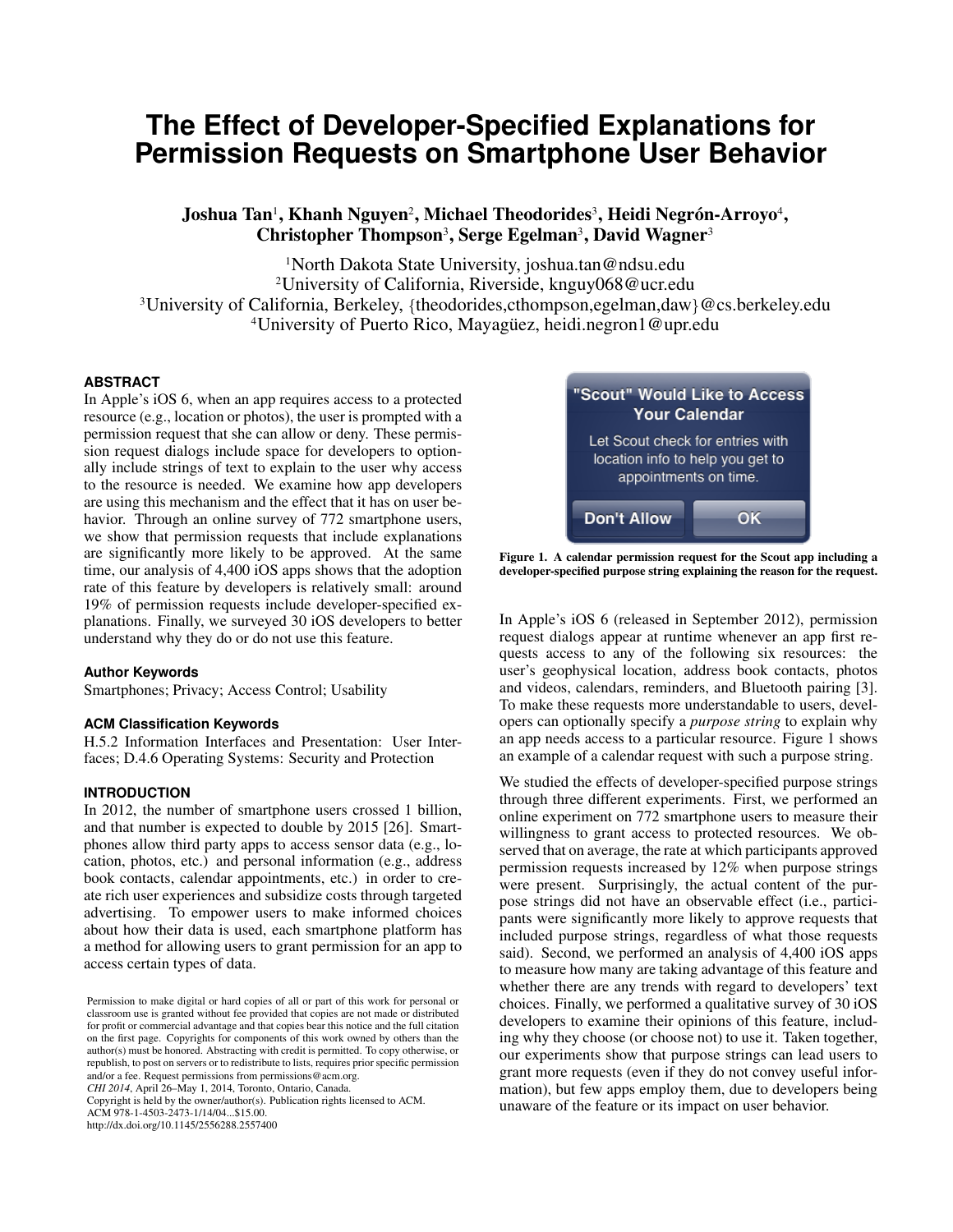## **BACKGROUND AND RELATED WORK**

Research has shown that with regard to mobile device security and privacy, malicious apps are rare [\[17\]](#page-9-1). A more widespread threat appears to be apps that, possibly unintentionally, access users' personal data in ways that users neither expect nor condone. Enck *et al*. showed that there is systematic misuse of personal and phone identifiers stored on Android smartphones [\[10\]](#page-9-2). Researchers have developed techniques to track the flow of privacy-sensitive data and detect when it leaves the device [\[9\]](#page-9-3) and to identify overprivileged applications [\[11\]](#page-9-4). Because users may weigh the trade-off between privacy and functionality differently, many mobile platforms allow users to decide whether third party apps can access certain protected resources.

When choosing how to represent permission requests, platform developers have essentially four mechanisms at their disposal: automatically granted permissions, trusted UI components, runtime warnings, and install-time warnings [14]. Android uses install-time warnings for all of its permission requests. However, Felt *et al*. found that a majority of Android users do not look at permissions during installation, and very few could explain specific permissions when asked [\[12\]](#page-9-5).

Instead of presenting a list of all requested permissions at installation, some platforms (e.g., iOS, Windows Phone, and Blackberry) show permission requests to the user at runtime, when an app first requests a resource. While runtime requests provide context to the user, a decade of usability research has shown that users may become habituated to these warnings, making them ineffective [\[2,](#page-8-1) [6,](#page-8-2) [8,](#page-9-6) [23,](#page-9-7) [25\]](#page-9-8). Because habituation increases with each warning exposure [\[15\]](#page-9-9), researchers have studied ways to minimize unnecessary warnings [\[24\]](#page-9-10) and to make important warnings more salient [\[5\]](#page-8-3).

Capturing users' app privacy preferences is challenging [\[4\]](#page-8-4). Consolvo *et al*. showed that smartphone users value *why* requesters want access and the amount of detail given in the requests when deciding whether to disclose their locations [\[7\]](#page-8-5). Kelley *et al*. showed that users feel more comfortable sharing information when given granular privacy settings than with simple opt-in/opt-out mechanisms [\[14\]](#page-9-11). Sadeh *et al*. evaluated interfaces to help users better specify their privacy preferences by specifying rules and auditing disclosures [\[22\]](#page-9-12). Experiments by Fisher *et al*. build on this by showing that users do make decisions about which of their smartphone apps they allow to access their locations [\[13\]](#page-9-13). They surveyed iOS users and concluded that while users grant the majority of location requests, most users deny at least one app access to location. Felt *et al*. reported similar results: a majority claimed to have declined installing an app because of its permissions [\[12\]](#page-9-5).

Lin *et al*. studied users' mental models of app behaviors [\[18\]](#page-9-14). They found that even when users read permission requests and are aware of the resources an app uses, users still have trouble understanding why certain resources are needed, which makes it difficult for users to make informed decisions based solely upon the permissions an app accesses. They also found that participants were significantly more comfortable when the purpose of resource requests was explained.

| App         | Resource | Purpose string                                                                                                                    |
|-------------|----------|-----------------------------------------------------------------------------------------------------------------------------------|
| Gmail       | Contacts | "Let Gmail use your contacts to autocomplete<br>email addresses."                                                                 |
| Instagram   | Contacts | "In order to find your friends, we need to<br>send address book information to Instagram's<br>servers using a secure connection." |
| Instagram   | Photos   | "This allows Instagram to share photos from<br>your library and save photos to your camera<br>roll."                              |
| Scout       | Calendar | "Let Scout check for entries with location<br>info to help you get to appointments on time."                                      |
| Scout       | Contacts | "Easily drive to, search for, and share ETA<br>with the people who matter most to you."                                           |
| Snapchat    | Contacts | "Your contacts will be transmitted to our<br>servers and used to find your friends."                                              |
| <b>SPUN</b> | Location | "because we want to give you news about<br>where you are."                                                                        |
| Transit     | Location | "Your location will be used to fetch nearby<br>stops and routes."                                                                 |
| Twitter     | Contacts | "Have more fun with your friends on Twitter."                                                                                     |
| Twitter     | Location | "Enjoy the Twitter experience tailored to your<br>current location."                                                              |
| Flashlight  | Location | "For Compass Mini Map to work properly, lo-<br>cation services need to be enabled."                                               |
| RedLaser    | Location | "RedLaser will use your location to search<br>for product pricing and availability at nearby<br>stores."                          |
| MapMyRun    | Location | "To track your workouts please press OK."                                                                                         |
| Vine        | Location | "This allows you to view and tag posts with<br>locations around you."                                                             |
| Expedia     | Location | "Your current location will be used to find air-<br>ports and hotels near you."                                                   |

<span id="page-1-0"></span>Table 1. Pool of real apps and their requested permissions, as well as the purpose strings that participants saw during the *Purpose* task.

In this paper, we examine developer-specified explanations for resource requests. To the best of our knowledge, we are the first to examine how this iOS feature influences user behavior, the extent of its adoption, and the reasons for why developers choose to include or exclude these explanations.

## **USER BEHAVIOR**

We performed an online experiment to determine whether users are more likely to grant iOS 6 permission requests when developer-specified explanations (i.e., "purpose strings") are present, whether users better understand the reasons for these requests when purpose strings are present, and whether users are more satisfied with their decisions.

#### **Methodology**

Our experiment involved three tasks. In the first two tasks, participants viewed a screenshot of a real app with a purpose string (the *Purpose* task) and a screenshot of a different real app with its purpose string removed (the *Control* task). We randomized the order of these two tasks. Each screenshot was randomly selected from a pool of 15 permission request screenshots (Table [1\)](#page-1-0), taken from real apps and using real purpose strings. We included logic so that no one saw screenshots from the same app for both tasks. Thus, these two tasks allowed us to perform a within-subjects analysis of participants' decision-making with and without purpose strings.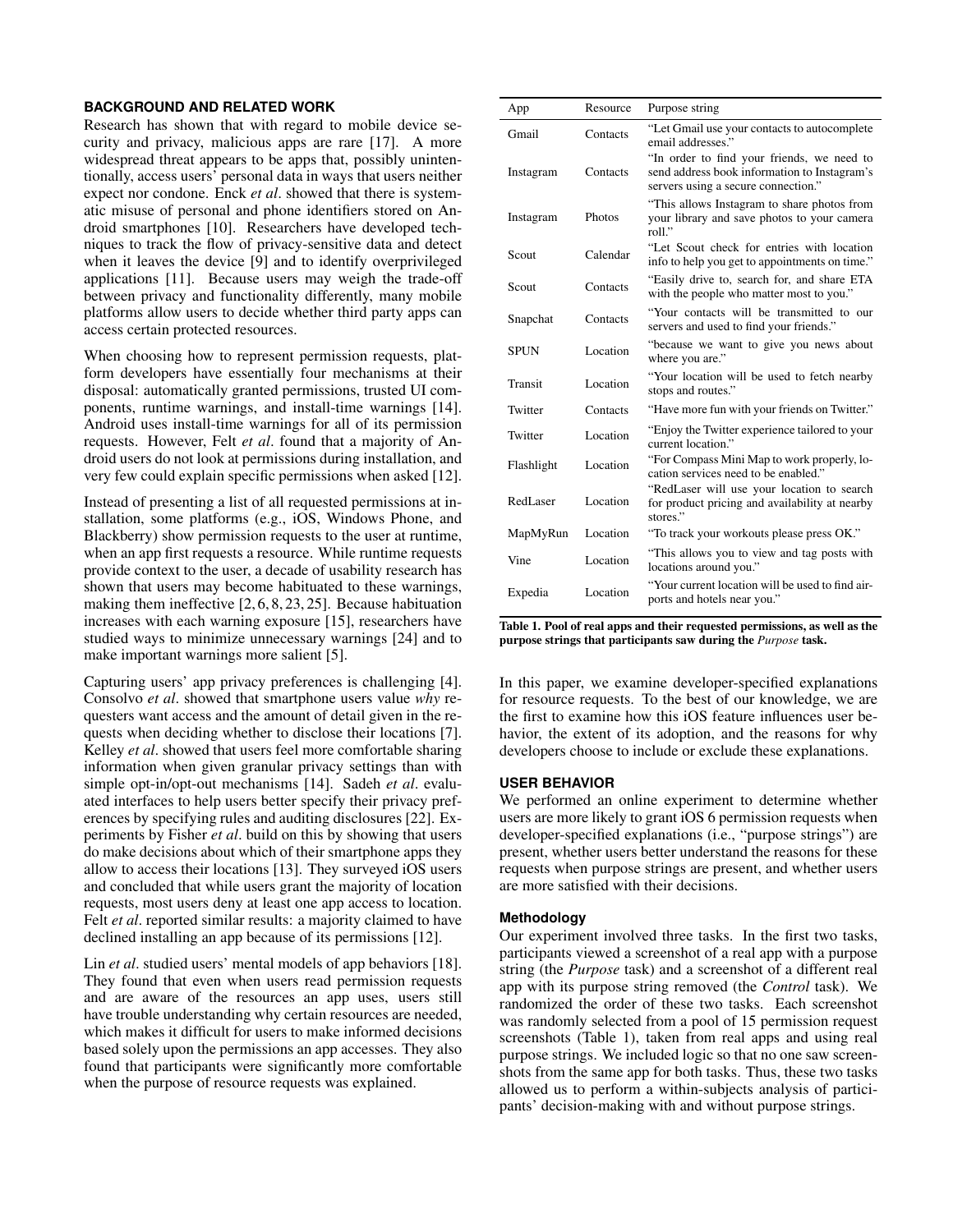3. *It gives me more control over the sharing of my information.*

4. *It makes it easier to decide on the sharing of my information.*

5. *It allows me to quickly decide on whether to share my information.*

6. *It allows me to efficiently decide on whether to share my information.* 7. *It addresses my concerns over the sharing of my information.*

8. *I am satisfied with it.*

9. *It makes me more comfortable deciding on whether to share my information.*

10. *It is clear and easy to understand.*

11. *The language used is simple and natural.*

<span id="page-2-0"></span>12. *I feel like it is necessary for me to make an effective decision about the sharing of my information.*

Table 2. Each participant answered 12 questions on a 7-point Likert scale ("strongly agree" to "strongly disagree"). We took the average of these 12 responses to create a "satisfaction score."

For the third task, we showed a screenshot of a fake app, *Party Planner*, requesting access to the user's contact list. This request featured a purpose string randomly selected from a pool of 14 (Table [4\)](#page-4-0). This task allowed us to perform a betweensubjects analysis of the effect of text choice in the purpose strings, while also controlling for app familiarity (i.e., no participant had previously interacted with our fictitious app).

For each of the three tasks, we included three pages of questions. On the first page, we displayed a screenshot of the app followed by a detailed description of what the app does. We then asked participants to type the name of the app and to report whether or not they had previously used the app.

Each task's second page showed a screenshot of one of the aforementioned permission requests. When participants viewed the *Purpose* task, the request featured a purpose string from Table [1;](#page-1-0) when they viewed the *Control* task, no purpose string was displayed; and when they viewed the *Party Planner* task, the purpose string was drawn at random from Table [4.](#page-4-0) We asked, "if you click 'OK,' what information will the app get access to?" They could select from ten multiplechoice options, including "none of the above" and "I don't know." We used this question to establish whether they had studied the screenshot. Next, we asked three open-ended questions: "Why do you believe the app is asking for access to this information?", "Do you believe that the app will use this information for any other purposes? If so, what?", and "Is there any additional information you would like to be shown in the dialog box? If so, what?" Two coders independently tagged responses to look for common themes. Finally, we asked whether they would allow the request.

On the third page of each task, participants rated 12 statements about the permission request they had just viewed on a 7-point Likert scale (Table [2\)](#page-2-0). For each task, we averaged each participant's responses to all 12 statements, to create a "satisfaction score." While each statement was phrased positively, this is not a cause of bias because we only used these to make relative comparisons between experimental conditions.

Our survey concluded with demographic questions, including whether participants were iOS users. We recruited them through Amazon's Mechanical Turk, restricting participation

|                                     |            | User Decision |            |                |
|-------------------------------------|------------|---------------|------------|----------------|
| Request Type                        | n          | Allow         | Deny       | % Allow        |
| <i>Purpose</i> Task<br>Control Task | 568<br>568 | 418<br>374    | 150<br>194 | 73.6%<br>65.8% |

<span id="page-2-3"></span>Table 3. Participants' decisions (within-subjects) to allow or deny a request based on whether or not it included a purpose string.

to smartphone users based in the U.S. who were 18 or older. The entire experiment took approximately 15 minutes to complete and we compensated participants \$2.50 for their time.

# **Analysis**

From the 826 responses that we received, we filtered out participants who claimed not to own a smartphone, specified a make/model that did not match a specified platform, $\frac{1}{1}$  $\frac{1}{1}$  $\frac{1}{1}$  or wrote gibberish for the open-ended questions. This left us with 772 responses. Overall, our sample was skewed male (65.5% of 772), with an average age of 28 ( $\sigma = 8.1$ , ranging from 18 to 62), and 35.0% were iPhone users (58.9% used Android).

For each of the three tasks, participants named the app (openended) and its requested resource (multiple-choice). Due to some ambiguity, many chose a superset of the correct resource (e.g., they saw Twitter's location request, but from their familiarity with the app, they indicated that it would also request their contacts). We therefore accepted supersets of the correct responses. Based on the low reliability of these questions (Cronbach's  $\alpha = 0.64$ ; i.e., getting one wrong was not a predictor of getting others in subsequent tasks wrong), we chose to filter participants out on a task-by-task basis. For example, we removed those who could not name both the *Purpose* task app and its requested resource from the *Purpose* task analyses, but included them in the *Party Planner* task analyses if they could correctly name that app and its requested resource. This reduced the number of participants to 666 for the Party Planner task and 623 for the *Purpose* and *Control* tasks. A technical error also caused some participants to be shown incorrect images in the *Purpose* and *Control* tasks, resulting in 568 participants in these conditions.<sup>[2](#page-2-2)</sup>

# *Effect of Purpose Strings on Granting of Requests*

When participants viewed purpose strings (i.e., the *Purpose* task), they approved 73.6% of the requests, whereas when the requests did not have purpose strings (i.e., the *Control* task), they approved 65.8% of the requests (Table [3\)](#page-2-3). A Wilcoxon Signed Ranks test found this difference to be statistically significant ( $Z = -3.569, p < 0.0005$ ).

# *Examining Explanatory Factors*

To determine whether the significant change in behavior was due solely to the presence of the purpose strings or some other factor, we examined whether there were any observable effects due to the ordering of the within-subjects tasks, participants' familiarity with the specific apps in the first two tasks, or their familiarity with iOS in general.

<sup>1.</sup> *It helps me make a more effective decision about the sharing of my information.*

<sup>2.</sup> *It is useful.*

<span id="page-2-1"></span><sup>&</sup>lt;sup>1</sup>We asked participants what platform they used at the beginning of the survey (e.g., iPhone, Android, etc.) and then asked them to specify the make/model in the demographics section at the end.

<span id="page-2-2"></span> $2$ Entirely removing these participants does not change our findings.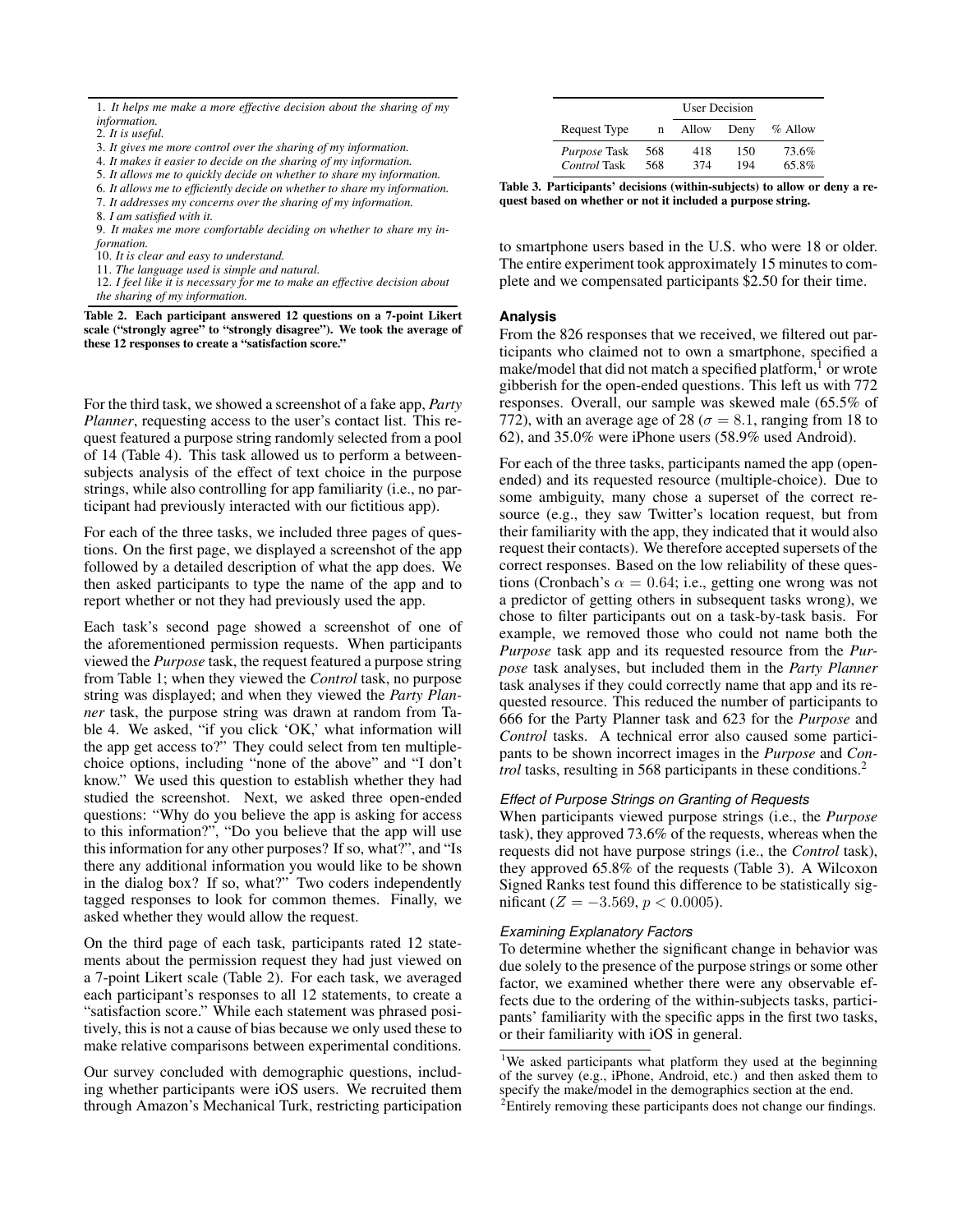We first examined the effect of the within-subjects questions' order (i.e., whether participants were more likely to allow a request based on whether they saw the *Purpose* or *Control* task first). We performed Fisher's exact test to compare the approval rates in the *Purpose* task (i.e., real apps with purpose strings) between participants who saw this task first and those who saw it after completing the *Control* task. We observed no statistically significant differences ( $p < 0.481$ ). Likewise, we performed the same test on the *Control* task approval rates and also observed no statistically significant differences ( $p <$ 0.244). This suggests that the difference in approval rates was not due to task ordering or that participants deduced our goals and acted to please us: participants had no chance to deduce the stimulus until the second task (noticing that it added or removed a purpose string), leaving their first task untainted by demand characteristics. If participants were acting to please us, those who performed the *Control* task first (unaware of goal) would have behaved differently than participants who performed this task second (aware of goal).

We randomly displayed apps drawn from the same pool in the *Purpose* and *Control* tasks to prevent participants from being more familiar with the app in one task than the other. However, we also explicitly tested for this: we performed a within-subjects comparison to see if participants were more likely to report using the apps shown in requests containing purpose strings (25.5%) than the apps shown in requests not containing purpose strings (26.4%). A Wilcoxon Signed Ranks test found this difference to not be statistically significant ( $Z = -0.333$ ,  $p < 0.739$ ); nor did we observe correlations between allowing a request and app familiarity (*Control*:  $\phi = 0.052$ ,  $p < 0.217$ ; *Purpose*:  $\phi = 0.012$ ,  $p < 0.778$ ). Thus, participants' familiarity with the apps did not have an observable effect on their behavior.

We explored the similar question of whether participants' iOS familiarity affected decisions to allow permission requests. Neither of the first two tasks showed a significant difference in approval rates between current users of iOS and those of other platforms (Fisher's exact test; *Purpose*: p < 0.769; *Control:*  $p < 0.023$ ; Bonferroni corrected  $\alpha = 0.01$ ). Thus, we conclude that the presence of purpose strings was responsible for the significant difference in behavior.

#### *User Satisfaction and Comprehension*

In order to measure participants' level of satisfaction with each request, we asked them to rate 12 statements (Table [2\)](#page-2-0) using a 7-point Likert scale ("strongly agree" to "strongly disagree"). For each task, we calculated participants' *satisfaction scores* as the average of all 12 questions. We then performed a within-subjects comparison of the satisfaction scores during the *Purpose* task ( $\mu = 5.42$ ) and the *Control* task ( $\mu$  = 4.97): we observed a statistically significant difference (Wilcoxon Signed Ranks test;  $Z = -8.053$ ,  $p < 0.0005$ ). This indicates that participants felt more positively about their experiences when they were presented with requests containing purpose strings.

To examine why participants felt better about their decisions when presented with purpose strings, we examined the responses to our three open-ended questions. First, we observed that when viewing purpose strings, they were significantly less likely to say that they needed additional information to make a decision: 57.5% said they did not need additional information during the *Purpose* task versus only 43.6% during the *Control* task (Wilcoxon Signed Ranks test;  $Z = -6.077$ ,  $p < 0.0005$ ). Surprisingly, purpose strings did not observably help participants explain why their data was being requested: 6.0% could not provide an explanation for why their data was being requested during the *Control* task versus 5.4% during the *Purpose* task (Wilcoxon Signed Ranks test;  $Z = -0.438$  $Z = -0.438$  $Z = -0.438$ ,  $p < 0.662$ ).<sup>3</sup> Likewise, we discovered that the purpose strings were unlikely to better communicate whether personal data would be used for other purposes: 31.0% were uncertain during the *Purpose* task versus 32.7% during the *Control* task, which was not statistically significant (Wilcoxon Signed Ranks test;  $Z = -0.873$ ,  $p < 0.383$ ).

Thus, our data shows that while participants were significantly more likely to allow requests when presented with purpose strings and that they felt positively about these requests, the purpose strings did not help them understand why their data was being requested or how it might be used.

## *Choice of Text*

We examined the *Party Planner* task data to better understand how the specific text of a purpose string may influence participants. The fictitious Party Planner's purpose strings were randomly drawn from Table [4.](#page-4-0) This allowed us to perform between-subjects comparisons to examine the effects of the specific text, while controlling for the app. We designed these purpose strings to convey varying amounts of information. "Contact access is required for this app to work properly" was used as a control statement because it contains little information, whereas the other purpose strings contain varying amounts of information to explain why data is being requested, how it will be used or stored, and whether it will be used for other purposes. When viewing the control statement, participants' satisfaction scores were significantly lower than they were when viewing the other statements (4.75 vs. 5.34; Mann-Whitney U test;  $U = 13,377.0, p < 0.001$ ). Though despite this difference, we ultimately observed no differences in behavior: Fisher's exact test did not yield any statistically significant differences between the approval rates of participants shown the control purpose string and those shown the other purpose strings ( $p < 0.495$ ).

# **ADOPTION**

In the previous section, we showed that developer-specified explanations for permission requests impact user behavior and satisfaction. In this section we examine the adoption of this feature by developers. We performed a combination of automated and manual analysis to identify apps that requested access to any of the six resources that require user approval, and of these, what percentage included developer-specified explanations for resource requests (i.e., "purpose strings"). Finally, we examine trends in developers' explanations.

<span id="page-3-0"></span><sup>3</sup>This question measured participants' self-confidence on understanding the reasons for the request; we measured whether participants could provide any reason, regardless of its correctness.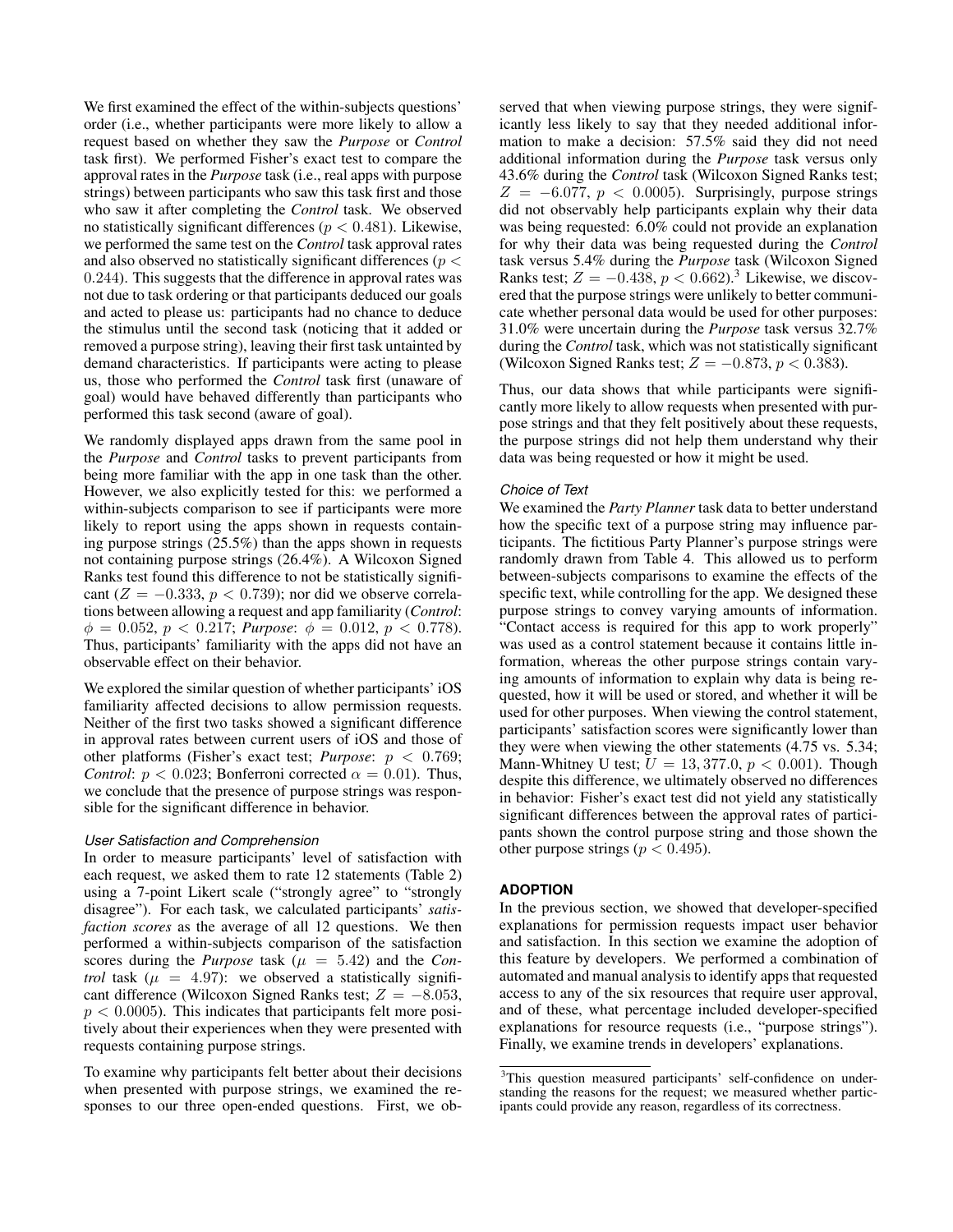| Purpose String                                                                                                                                                                           | <b>Approval Rate</b>        |  |
|------------------------------------------------------------------------------------------------------------------------------------------------------------------------------------------|-----------------------------|--|
| <i>Control:</i> "Contact access is required for this app to work properly."                                                                                                              | 52.5% of 59                 |  |
| "Let Party Planner use your contacts to autocomplete email addresses."<br>"To find friends, we'll need to upload your contacts to Party Planner. Don't worry, we're not storing them."   | 70.2\% of 47<br>69.5% of 59 |  |
| "Party Planner would like to access your address book to show you the cheapest attractions by your contacts' location. We won't use your<br>contact information for any other purposes." | $66.7\%$ of 48              |  |
| "Your contacts will be used to find your friends."                                                                                                                                       | $65.5\%$ of 58              |  |
| "In order to find your friends, we need to send address book information to Party Planner's servers."                                                                                    |                             |  |
| "Have more fun with your friends on Party Planner."                                                                                                                                      |                             |  |
| "Easily search for and share event information with the people who matter most to you."                                                                                                  |                             |  |
| "Your contacts will be uploaded to our secure server. This data is maintained securely and is not shared with another party."                                                            |                             |  |
| "Your contacts will be used to find your friends. They won't leave your phone."                                                                                                          |                             |  |
| "In order to find your friends, we need to send address book information to Party Planner's servers using a secure connection."                                                          |                             |  |
| "Your contacts will be transmitted to our servers and used to find your friends."                                                                                                        | 46.2\% of 39                |  |
| "Party Planner would like to access your address book to show you the cheapest attractions by your contacts' location."                                                                  | 45.5% of 55                 |  |
| "Party Planner would like to access your address book to show you the cheapest attractions by your contacts' location and other purposes."                                               | 38.8% of 49                 |  |
| Total:                                                                                                                                                                                   | 56.8% of 666                |  |

<span id="page-4-0"></span>Table 4. Pool of app purpose strings for the fictitious Party Planner app, as well as their associated approval rates. The first purpose string was used as a control condition because it conveys no information about why the app is requesting access.

## **Methodology**

We created a corpus of 4,400 free iOS 6 apps by downloading the top 200 apps for each of the 22 app categories in the iTunes Store.[4](#page-4-1) Estimating the total adoption rate across our entire corpus took three steps. First, we calculated the numerator by extracting purpose strings from each app's plaintext metadata file. Next, we calculated the denominator by performing static analysis on the decrypted binaries to estimate how many apps requested access to any of the six protected resources (i.e., including those without purpose strings). Finally, we manually examined 140 apps to validate our results.

# *Purpose String Extraction*

Applications for iOS have two parts, an encrypted binary (i.e., the executable, which is decrypted at runtime) and unencrypted metadata files. Purpose strings are optionally included in the latter (i.e., Info.plist or InfoStrings.plist), known as a "property list" or plist. We searched for these files within each app in our corpus, recording any purpose strings that they contained.

In previous versions of iOS, developers had the option of specifying a purpose string for location requests (though not for other resources). Because the purpose string was passed as a parameter to API calls in older versions, they are stored encrypted and cannot easily be extracted (unlike when the purpose strings are stored in plist files). For backwards compatibility, iOS 6 still displays purpose strings specified via this deprecated method, which means that only extracting purpose strings from plist files will not yield all the possible purpose strings that a user is likely to encounter. We used static analysis of the binaries to close this gap.

# *Static Binary Analysis*

To measure adoption of purpose strings, we counted the number of apps for which developers had the opportunity to specify purpose strings. We performed static analysis on our corpus of 4,400 apps to determine the number of apps that requested access to any of the six protected resources.

iOS app binaries obtained from the iTunes App Store are stored on the user's device in encrypted form. We decrypted the 4,400 apps by loading them onto a jailbroken iPhone and used the iOS app decryption tool, *Rasticrac* [\[19\]](#page-9-15). We used iOS 6.0.2 on the iPhone, which was the latest version for which a jailbreak method was available. Any apps that required a newer version of iOS were excluded and replaced with another app ranked in the top 200 for the same category.<sup>[5](#page-4-2)</sup>

After decryption, we used the Unix strings tool to extract function names. By searching for the names of the API functions used to access the six protected resources, we could automatically determine whether a given app would access any of those resources. Additionally, we also searched for the method that is invoked when developers specify a location purpose string using the deprecated API method. Although we could not obtain the actual deprecated location purpose strings using the strings tool alone, this method allowed us to gain a more accurate understanding of total adoption.

#### *Manual Testing*

We were concerned that simply searching for function names using our static analysis method might yield false positives. For instance, if a request to access a user's contacts is contained within a section of unreachable code, our static analysis would indicate that this app requests access to contacts, whereas in reality no such request would ever be made. Similarly, if the set of function names we searched for was incomplete, our static analysis would report false negatives. Therefore, we validated our static analysis results by performing manual testing on a subset of apps in our corpus.

We selected the top 10 free apps in 14 categories, resulting in 140 apps. We used manual testing to record all resource requests made by these 140 apps, and their associated purpose strings, if any. If a purpose string was provided for a location resource request, but no corresponding string was found in its plist files, we deduced that this purpose string was specified using the deprecated API method.

<span id="page-4-1"></span><sup>4</sup>We collected this data during May 15-16, 2013.

<span id="page-4-2"></span><sup>&</sup>lt;sup>5</sup>The iTunes top 200 apps by category frequently changed, and so we simply had to wait for replacement apps to appear.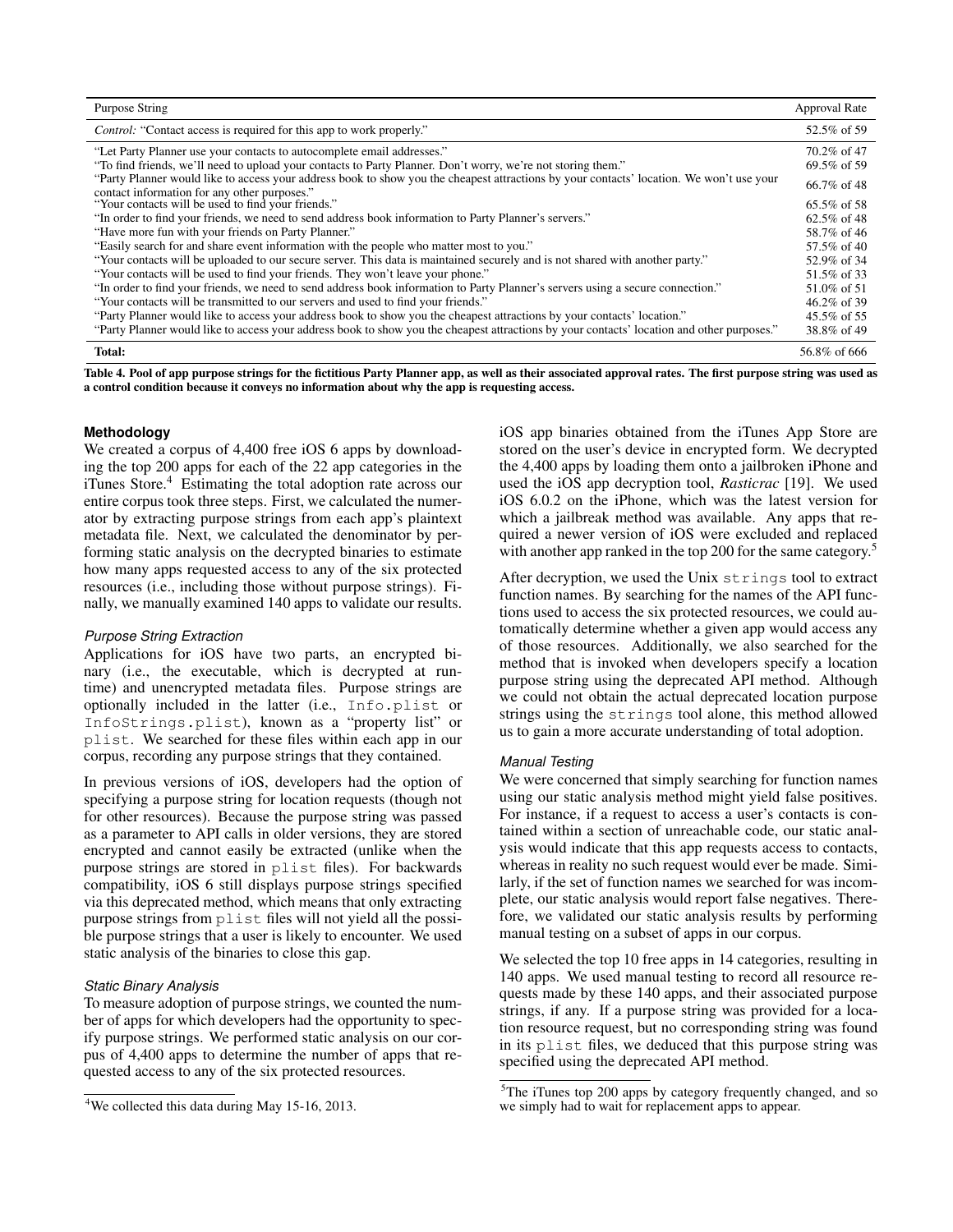|                       | # Apps With               |                      |                  |
|-----------------------|---------------------------|----------------------|------------------|
| Resource              | Purpose<br><b>Strings</b> | Resource<br>Requests | Adoption<br>Rate |
| Reminders             | 6                         | 82                   | 7.3%             |
| Contacts              | 66                        | 1,200                | 5.5%             |
| Location              | 57                        | 2,539                | 2.2%             |
| Calendars             | 11                        | 508                  | 2.2%             |
| Photo & Video         | 35                        | 2.631                | 1.3%             |
| Location (Deprecated) | 548                       | 2.539                | 21.6%            |
| Any                   | 660                       | 3,486                | 18.9%            |

<span id="page-5-0"></span>Table 5. Adoption rates by resource. Many apps were predicted to request multiple resources and some apps provided purpose strings for multiple resources. The row labeled *Location (Deprecated)* lists the purpose strings using the deprecated API method.

#### **Analysis**

Overall, of our corpus of 4,400 apps, we estimated that 3,486 (79.2%) request access to one or more of the six protected resources. Of these, 660 apps (18.9% of 3,486) included developer-specified explanations (i.e., "purpose strings"). Our manual analysis of 140 apps corroborated these findings: 17.4% (16 of 92 apps that requested access to protected resources) included purpose strings.

#### *Adoption Rates*

We combined our plist-specified purpose string data with our static analysis predictions to determine the overall adoption rate for developer-specified purpose strings in resource requests. Table [5](#page-5-0) depicts our results, classified by resource.<sup>[6](#page-5-1)</sup>

Of the 140 apps that we tested manually, 92 requested access to at least one of the six protected resources. We found that 16 apps (17.4% of 92; 95% CI: [10%, 27%]) included purpose strings in these requests. Manual testing found no false negatives in our static analysis: static analysis found every resource request that we found through manual testing. Our static analysis predicted that 130 of the 140 apps accessed protected resources, but we were only able to confirm this using manual testing for 92 apps. This indicates a false positive rate of up to 41%, which further suggests that the overall purpose string adoption rate is likely higher than estimated in Table [5](#page-5-0) (because the denominator—the total number of apps requesting access to protected resources—is likely smaller). Data collected by Agarwal *et al*. support this hypothesis; the percentages of 222,685 apps in their study found to access the location and contacts resources were roughly one fourth of those estimated by our static analysis [\[1\]](#page-8-6).

Ad libraries may account for the large false positive rate. Pearce *et al*. show that 46% of ad-supported Android apps request permissions used only by ads [\[21\]](#page-9-16). We examined the apps yielding false positives for evidence of 6 popular ad libraries and found evidence in 71% (27 of 38). When app developers include an ad library but do not target ads, targeting methods appear as dead code in the app binaries. Our static analysis would then predict a resource request that disagrees with manual testing results, inflating the false positive rate.

Approximately 21.6% (548 of 2,539) of apps requesting location data use the deprecated API to specify a purpose string, whereas only 2.2% (57 of 2,539) use the new method. Across all resources, 3.6% (125 of 3,486) of apps specify a purpose string using the new method. This suggests that it is only a matter of time before developers use the new method to communicate to users why their apps request these resources.

## *Purpose String Categories*

We extracted 175 unique purpose strings specified in the plist files of 125 apps. Multiple people each read through all of the strings and then created a set of categories based on the themes that they observed. Next, two coders independently tagged each purpose string with one or more of the following agreed-upon categories:

- *User benefit*. The purpose string describes how granting permission to the request will benefit the user's experience.
	- "This allows Instagram to share photos from your library and save photos to your camera roll."
	- "Have more fun with your friends on Twitter."
- *Appropriate resource use*. The purpose string promises or guarantees that the accessed information will not be misused, or that it will be used only for the described purposes.
	- "We'll include your old photos in Timehop! (Don't worry, photos won't be uploaded or shared)"
	- "So you can add them more easily. We'll never misuse them, promise!"
- *Local/Non-local use*. The purpose string explains whether the accessed information will be used locally or uploaded.
	- "To find family and friends, Voxer needs to send your contacts to our server."
	- "To import photos to hidden albums or browse your visible albums, CoverMe needs to access your camera rolls. Your photos won't be uploaded to CoverMe servers."
- *Security*. The purpose string describes how the accessed information will be protected against unauthorized access.
	- "Securely sync your contacts so we can help you find more friends."
	- "AllTrails can securely and anonymously check your contacts to see who else is using the app"
- *Information sharing*. The purpose string describes the policy for sharing information with third parties.
	- "We use your location to help you find nearby dishes and restaurants. We won't ever share it."
	- "Call Bliss requires contact access so you can allow callers. Your contacts remain confidential, Call Bliss does not copy or share them."
- *Data storage*. The purpose string explains whether the data will or will not be stored, or addresses the storage duration.
	- "WhatsApp copies your address book phone numbers to WhatsApp servers to help you connect with other WhatsApp users"
	- "We take your privacy seriously and will never store or share your contacts."

<span id="page-5-1"></span> $6B$ luetooth has been excluded since only three apps in our corpus requested this resource, none of which included a purpose string.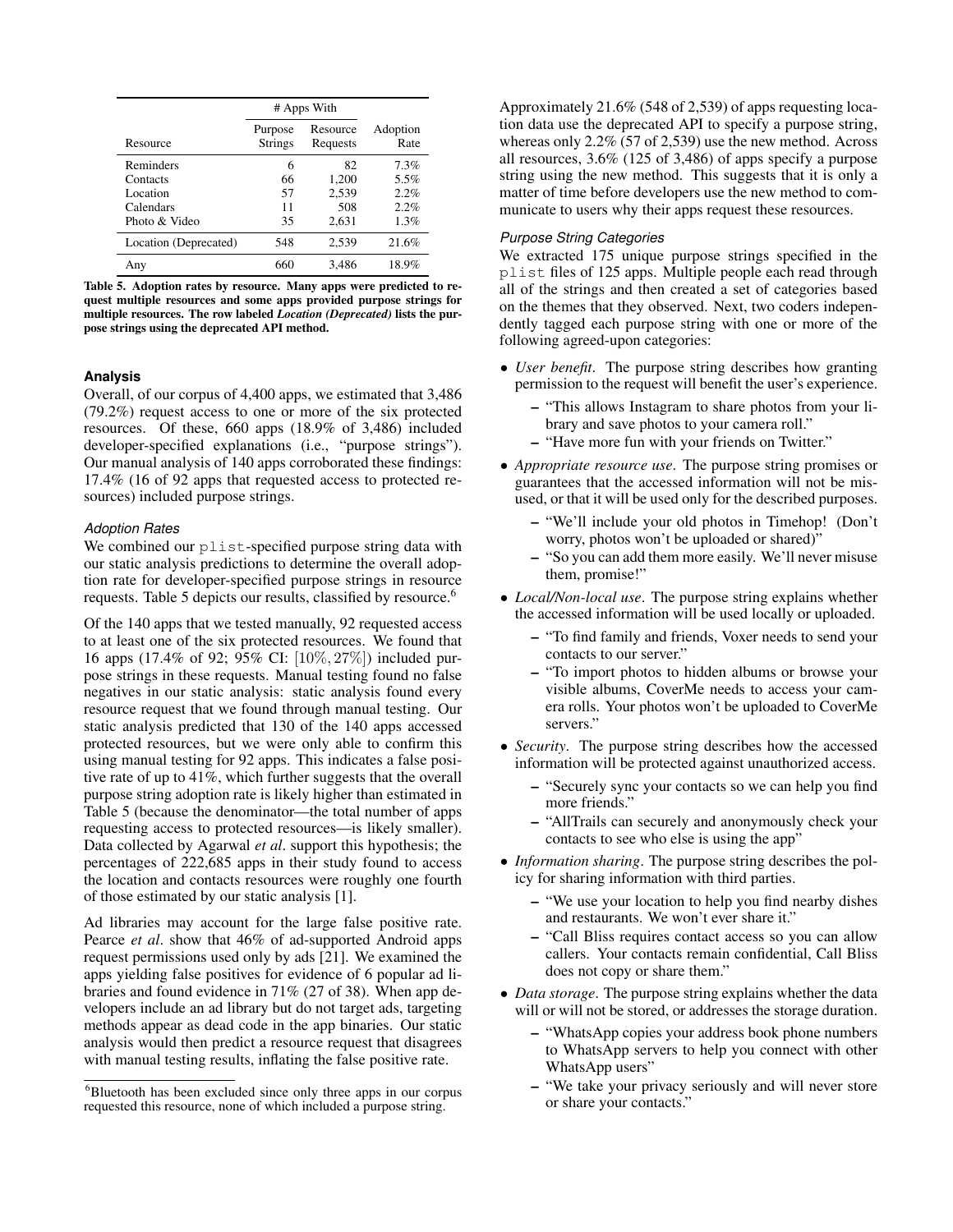| Category                 | # Strings | % Strings |
|--------------------------|-----------|-----------|
| User benefit             | 172       | 98.3%     |
| Appropriate resource use | 24        | 13.7%     |
| Local/Non-local use      | 15        | 8.6%      |
| Security                 | 8         | 4.6%      |
| Information sharing      | 6         | 3.4%      |
| Data storage             | 5         | 29%       |

<span id="page-6-0"></span>Table 6. Categories of purpose strings found in our corpus. The categories were not mutually-exclusive.



<span id="page-6-1"></span>Figure 2. Participants created purpose strings for two different requests.

Table [6](#page-6-0) depicts the number of purpose strings that fell into each category. Nearly all strings (98.3% of 175) mentioned the benefits of granting access to the requested resource. The second most common category was assurances against inappropriate resource use, with 13.7% of strings providing this information. The categories were not mutually-exclusive (i.e., many purpose strings fell into multiple categories).

#### **DEVELOPER OPINIONS**

We surveyed iOS developers to determine if they were aware of purpose strings, the reasons why they were or were not using them, and the information they might include in them.

#### **Methodology**

To screen participants, we asked them how many iOS apps they had previously developed and whether any were available in the iTunes store. Following this page, we provided participants with an explanation and screenshot of a "purpose string" and asked them if they had heard of this feature or used it in any apps that they had developed. We asked them to select all the resources that their apps utilize from a multiplechoice list, which included the six protected resources. If applicable, we asked them to specify all the resources for which they had written purpose strings. Based on participants' previous responses, we asked them why they did or did not include purpose strings in their apps. Multiple coders categorized the open-ended responses to determine the reasons why developers choose to use purpose strings.

We examined the types of purpose strings developers write by presenting participants with descriptions and screenshots of two popular apps, Vine and Scout. We subsequently displayed screenshots of each app's request for a user's contacts, using a placeholder for a purpose string (Figure [2\)](#page-6-1); we asked participants to write purpose strings for each of these requests. Each app description included an explanation for how the data would be used, adapted from each app's real privacy policy. The goal of the task was to observe how developers would transform these descriptions into purpose strings:



<span id="page-6-5"></span>Table 7. Developers' use and awareness of purpose strings. For instance, of the 28 developers who have written apps that request protected resources, thirteen (46.4% of 28) were unaware of purpose strings.

- Vine: *Our Services include several features to help you find the accounts of people you already know. For example, you may upload information from your address book or connect your Vine account to your account on another service such as Twitter. Vine will match the information you provide with the contact information of other Vine users. We do not retain your address book information after displaying these matches.*
- Scout: *You can allow our application to access the data stored in the address book and/or calendar on your mobile device. Our applications may use data from your address book to allow you to search for and navigate to the addresses of your contacts and our applications may use calendar entry data to provide you with reminders about upcoming appointments and to provide navigation to the locations of your appointments. We will only access this data if you have given permissions for a particular Telenav application to do so, and you can revoke such permissions at any time by changing the settings on your mobile device.*

Our survey concluded with open-ended questions to help us confirm participants were iOS developers: the programming languages used, the testing/debugging tools used, the number of years developing iOS apps, and the target iOS versions.

We recruited participants through ads on StackOverflow<sup>[7](#page-6-2)</sup> and iPhoneDevSDK.<sup>[8](#page-6-3)</sup> On StackOverflow, we placed our advertisement on pages with tags related to iOS ("ios," "ios6," "iossimulator," or "ios-maps"), since these pages were likely to be visited by iOS developers. Participants who completed the survey were entered into a raffle for one of four \$100 Amazon gift cards. We required participants to have developed at least one app that was approved for the iTunes App Store.

## **Analysis**

Our survey was visited by 102 people, with 74 recruited from StackOverflow and 14 from iPhoneDevSDK.<sup>[9](#page-6-4)</sup> Of these, 53 people opted to not participate and 16 stated that they had not developed iOS apps and were disqualified. Among the 33 participants who submitted responses meeting our requirements, three could not answer questions about the tools they use to develop iOS apps and were removed. This left us with 30 valid responses (91% of 33).

#### *Developer Awareness*

The results suggest that the vast majority of developers could be using purpose strings: 28 developers (93.3% of 30) claimed that the apps they currently have available in the

<span id="page-6-2"></span><sup>7</sup> http://stackoverflow.com/

<span id="page-6-3"></span><sup>8</sup> http://iphonedevsdk.com/

<span id="page-6-4"></span><sup>&</sup>lt;sup>9</sup>14 responses did not specify the referrer.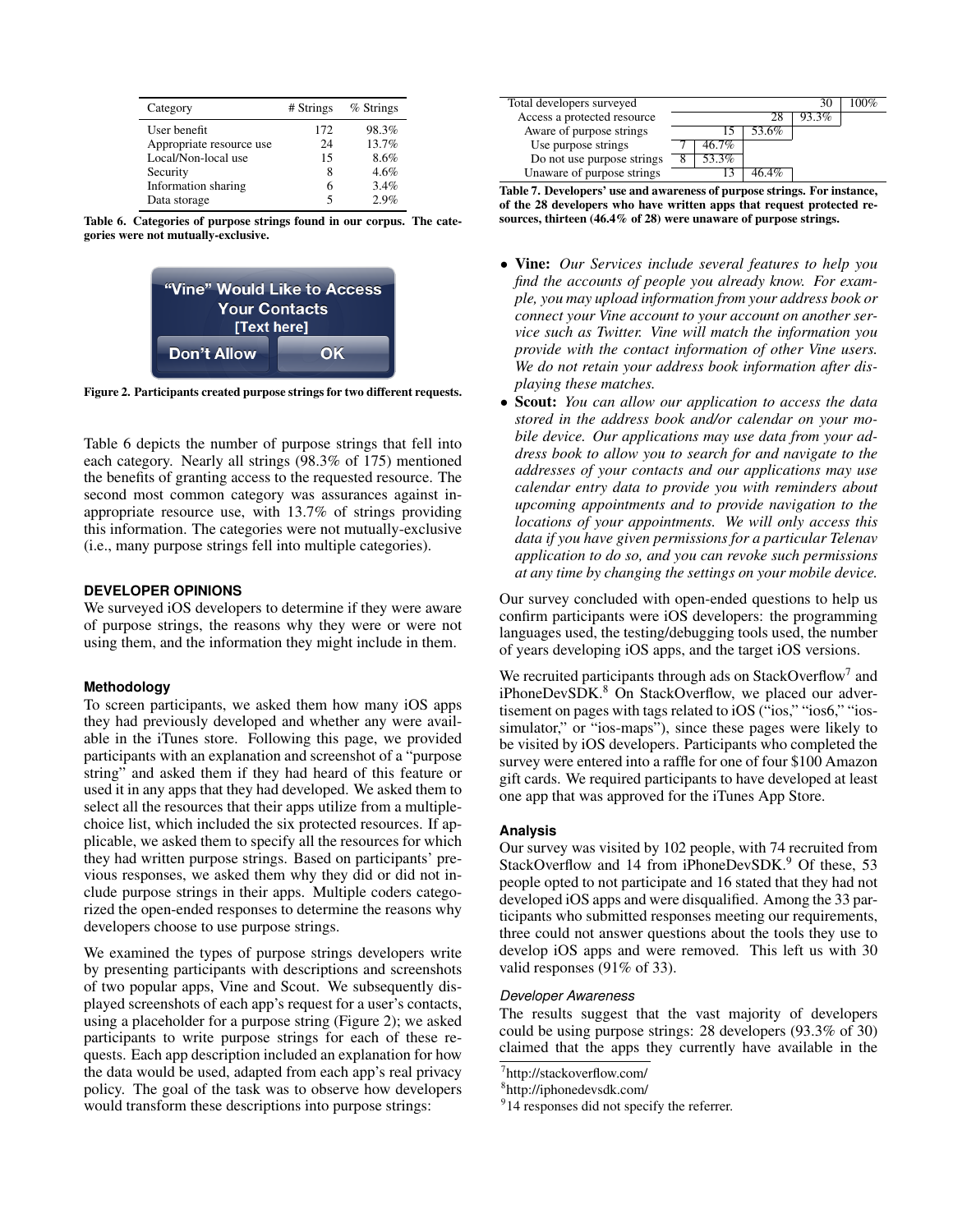iTunes Store access at least one of the six protected resources (Table [7\)](#page-6-5). However, only 17 developers (56.7% of 30) in our survey claimed to be aware of purpose strings. Of the developers who had requested a protected resource and were aware of purpose strings, seven (46.7% of 15) reported having used a purpose string; the two developers who did not access protected resources were nonetheless aware of purpose strings.

We found no relationship between developers' awareness of purpose strings and their years of experience developing iOS apps nor the number of apps that they had developed, which may suggest that lack of awareness is due to poor documentation of the feature, rather than developer inexperience. In the remainder of this section we explore developers' responses to the open-ended questions, including why they chose to use purpose strings (or not) and the themes that emerged from the example purpose strings that they wrote.

#### *Developer Attitudes*

We asked the eight participants who claimed to not use purpose strings, despite being aware of them and writing apps that accessed protected resources, why they chose not to use them. Two participants omitted responses to this question. Two indicated that they intentionally do not use them because they use separate messages within their apps to inform users:

- "We try to give the user a heads-up before that permission dialog appears"
- "Because we include an entire screen explaining the purpose ahead of requesting it."

Similarly, the remaining four thought they were unnecessary:

- "Don't think it's necessary."
- "Because the default description is good enough."
- "In my case it seems obvious, but I will include a purpose string in the next update."
- "I haven't had to."

All seven of the participants who use purpose strings indicated that they believed they are effective at communicating why a resource is necessary. Examples included:

- "To make it clear to the user why a permission is being requested, especially for non-obvious cases."
- "To inform the user of why we are asking for permission."

To gain insight into the types of information developers find important in purpose strings, we examined the strings that they provided for the Vine and Scout resource requests. Multiple coders categorized these strings according to the same categories and methodology in the Adoption section (Table [8\)](#page-7-0). Every single purpose string explained why data was being requested (two participants omitted Vine purpose strings, while four omitted Scout ones). Examples included:

- "Contacts are used to find the people you want to share your videos with."
- "Granting permissions to your contacts will allow Scout to search for and navigate to the addresses of your contacts."

For Vine, it was common to also discuss the storage of users' data. We suspect that this was because Vine's privacy policy

|                      | Vine      |           | Scout     |           |
|----------------------|-----------|-----------|-----------|-----------|
| Category             | # Strings | % Strings | # Strings | % Strings |
| User benefit         | 28        | 100%      | 26        | 100%      |
| Data storage         |           | 25.0%     |           | $0\%$     |
| Local /Non-local use | 5         | 17.9%     |           | $0\%$     |
| Appropriate use      | 3         | 10.7%     |           | $0\%$     |
| Security             |           | 3.6%      |           | $0\%$     |
| Information sharing  | O         | $0\%$     |           | $0\%$     |

<span id="page-7-0"></span>

|                                                                 |  |  |  | Table 8. Classification of developer-written purpose strings. Some |  |  |
|-----------------------------------------------------------------|--|--|--|--------------------------------------------------------------------|--|--|
| developer-written purpose strings fell into more than category. |  |  |  |                                                                    |  |  |

(and therefore our description) included information about how data will be used and stored, whereas Scout's did not. Some examples of these purpose strings included:

- "To quickly find your friends on vine and give you a better experience, we need access to your contacts. All information is safely sent and stored."
- "Vine uses your contacts to let you share videos. We never contact anyone without your permission, which can be revoked at any time."

The results of our developer survey suggest that the main reason developers do not use purpose strings is simply due to lack of awareness, which also explains why we observed so many deprecated API functions (see Adoption section). That said, a majority of developers believe that it is important for users to understand why their information is being requested, even if they choose to notify them through in-app methods rather than with purpose strings.

#### **DISCUSSION**

In this section, we discuss what our findings mean in terms of the impact of purpose strings on users and how developers might be encouraged to make privacy information more apparent to users. We conclude with the limitations of our experiments and future work.

## **Influence on User Understanding and Behavior**

Although users grant resource requests with purpose strings more often than those without, there does not appear to be much change in their behavior as a function of the specific text used within a purpose string. In our user survey, requests with purpose strings were granted or denied independently of whether the purpose string contained useful information.

A possible explanation for this effect may be similar to what Langer *et al*. found in experiments where people asked to cut in line while making photocopies: people were significantly more amenable when the requester provided any explanation, regardless of whether or not that explanation was actually relevant to the request [\[16\]](#page-9-17). In the case of purpose strings, simply having something that looks like an explanation may make users more compliant with the request. Another possibility is that the inclusion of a purpose string distorts the look and feel of the request dialog enough to break habituation; that is, it might not matter what the request says, simply that it looks different from previous requests. However, if this were the case, we would expect to see a correlation with whether users were existing iOS users, which we did not.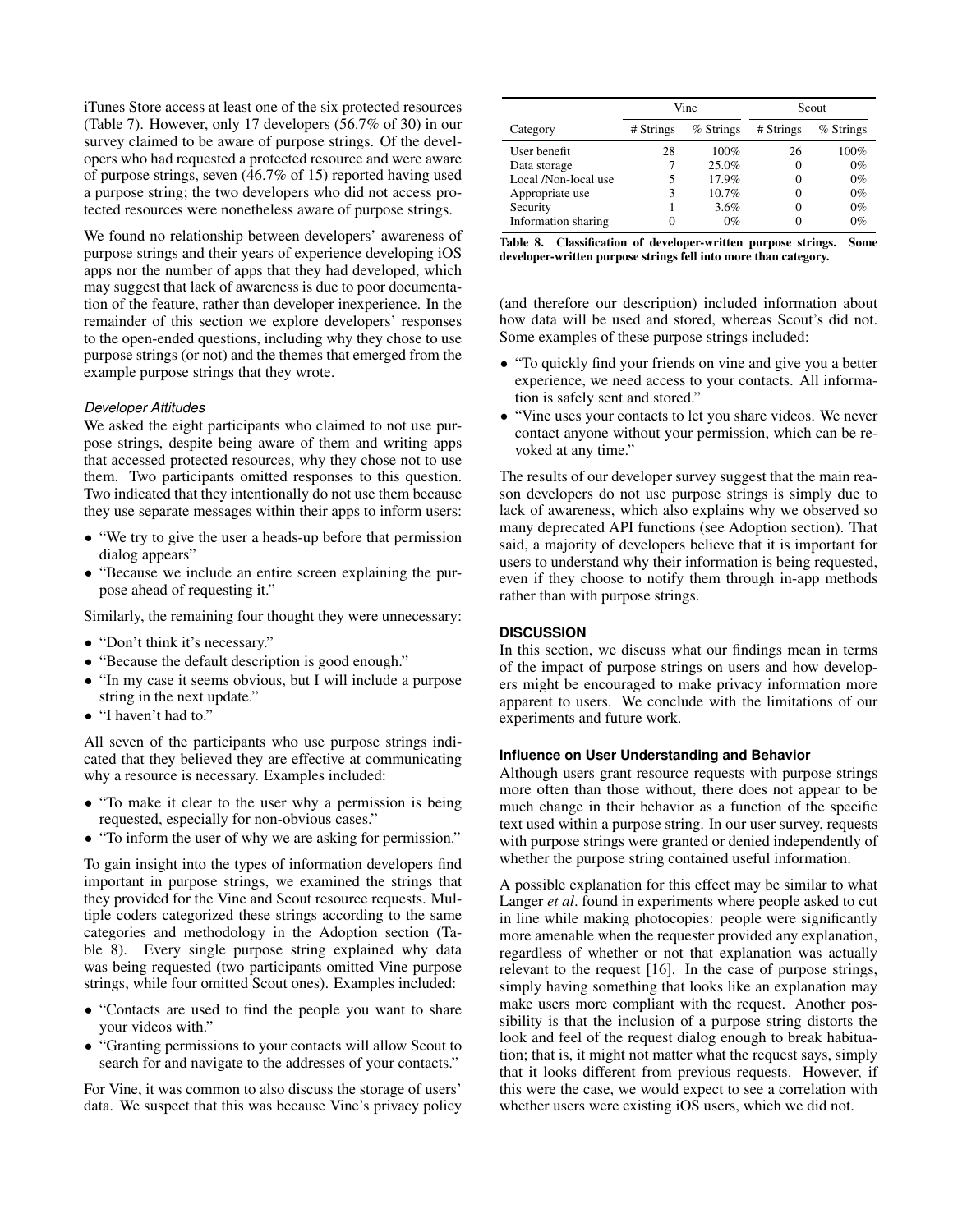## **Improving Developer Utilization**

Despite not observing any effects on behavior based on the choice of text, we observed through our adoption and developer experiments that the vast majority of developers try to provide users with explanations that address why information is being requested. Unfortunately, users are presented with purpose strings in less than one out of five apps.

The results of our developer survey suggest that adoption may be low partly because developers are unaware of purpose strings or how to use them. Furthermore, developer awareness of purpose strings did not correlate with the number of years of iOS development experience nor the number of iOS apps developed. This suggests that the low adoption rate is not simply a reflection of developer inexperience, but a result of poor documentation. Anecdotally, we found the iOS documentation incomplete and sometimes contradictory during the course of our experiments. Creating developer resources to improve app privacy may increase developer compliance.

A consequence of allowing developers full freedom in specifying purpose strings is that many fail to effectively utilize them. An alternate approach would be to provide developers with a set of pre-defined purpose string templates from which they can choose. These templates could address the types of information we commonly found in our collected purpose strings, such that the context of the requests can be made clear to users [\[20\]](#page-9-18). These templates might also make it easier for developers to supply purpose strings. Of the 23 developers we surveyed who were either unaware of purpose strings or did not use them, thirteen said that they would be "very likely" to use pre-defined templates, if given the option in the future.

# **Experimental Limitations**

We used a simple form of static analysis to predict resource requests and purpose strings specified using the deprecated API method. Due to its simplicity, this analysis does not consider many of the factors necessary to provide more accurate predictions (e.g., by performing dynamic analysis).

Although we provide insight on users' understanding of resource requests, we rely on users to self-report this understanding. While our user study was controlled so that we could observe relative differences as a function of the presence of purpose strings, it is not clear how these findings might translate to the real world where users are influenced by other factors; we measured the efficacy of purpose strings in altering behavior, rather than their effectiveness. Likewise, we measured users' willingness to approve requests, rather than whether or not they were acting in their best interests. Despite not risking the disclosure of any real data, the significant differences we observed between randomly-assigned conditions show that participants took the tasks seriously.

Our experiments were limited to free iOS apps. Although we expect similar results for paid apps, an exception may be in the developer adoption rate of purpose strings. Paid apps are less likely to contain advertising libraries [\[21\]](#page-9-16), which could reduce the number of resources requested by apps, thus increasing the estimated adoption rate.

The primary purpose of this study was to examine developer adoption of purpose strings and their impact on user behavior. Since we controlled for the apps participants viewed (comparing popular apps with the same popular apps, and an unknown app with the same unknown app), future work is needed to examine how the trustworthiness of an app influences a participants' willingness to grant permission requests. While we observed significant differences in user behavior across the resources we tested, additional research is needed to examine whether behaviors change based on the resource accessed. Such studies should be performed in situ, such that users understand their real data is at risk.

## **ACKNOWLEDGMENTS**

This work was supported in part by TRUST (Team for Research in Ubiquitous Secure Technology), which receives support from the National Science Foundation (NSF award number CCF-0424422), NSF award number CNS-1318680, and by Intel through the ISTC for Secure Computing. Thanks to Rebecca Pottenger, Erika Chin, and Aimée Tabor for their support and feedback.

## <span id="page-8-6"></span>**REFERENCES**

- 1. Agarwal, Y., and Hall, M. ProtectMyPrivacy: detecting and mitigating privacy leaks on iOS devices using crowdsourcing. In *Proceeding of the 11th annual international conference on Mobile systems, applications, and services*, MobiSys '13, ACM (New York, NY, USA, 2013), 97–110.
- <span id="page-8-1"></span>2. Amer, T. S., and Maris, J. B. Signal words and signal icons in application control and information technology exception messages – hazard matching and habituation effects. Tech. Rep. Working Paper Series–06-05, Northern Arizona University, Flagstaff, AZ, October 2006. **http://www**.**cba**.**nau**.**[edu/Faculty/](http://www.cba.nau.edu/Faculty/Intellectual/workingpapers/pdf/Amer_JIS.pdf) [Intellectual/workingpapers/pdf/Amer](http://www.cba.nau.edu/Faculty/Intellectual/workingpapers/pdf/Amer_JIS.pdf) JIS**.**pdf**.
- <span id="page-8-0"></span>3. Apple Inc. What's New in iOS. **[https:](https://developer.apple.com/library/ios/releasenotes/General/WhatsNewIniOS/Articles/iOS6.html) //developer**.**apple**.**[com/library/ios/releasenotes/](https://developer.apple.com/library/ios/releasenotes/General/WhatsNewIniOS/Articles/iOS6.html) [General/WhatsNewIniOS/Articles/iOS6](https://developer.apple.com/library/ios/releasenotes/General/WhatsNewIniOS/Articles/iOS6.html)**.**html**, January 28 2013. Accessed: September 15, 2013.
- <span id="page-8-4"></span>4. Benisch, M., Kelley, P. G., Sadeh, N., and Cranor, L. F. Capturing location-privacy preferences: quantifying accuracy and user-burden tradeoffs. *Personal Ubiquitous Comput. 15*, 7 (Oct. 2011), 679–694.
- <span id="page-8-3"></span>5. Bravo-Lillo, C., Komanduri, S., Cranor, L. F., Reeder, R. W., Sleeper, M., Downs, J., and Schechter, S. Your attention please: designing security-decision UIs to make genuine risks harder to ignore. In *Proceedings of the Ninth Symposium on Usable Privacy and Security*, ACM (2013), 6.
- <span id="page-8-2"></span>6. Brustoloni, J., and Villamarín-Salomón, R. Improving Security Decisions with Polymorphic and Audited Dialogs. In *Proceedings of the 3rd Symposium on Usable Privacy and Security*, SOUPS '07, ACM (2007), 76–85.
- <span id="page-8-5"></span>7. Consolvo, S., Smith, I. E., Matthews, T., LaMarca, A., Tabert, J., and Powledge, P. Location disclosure to social